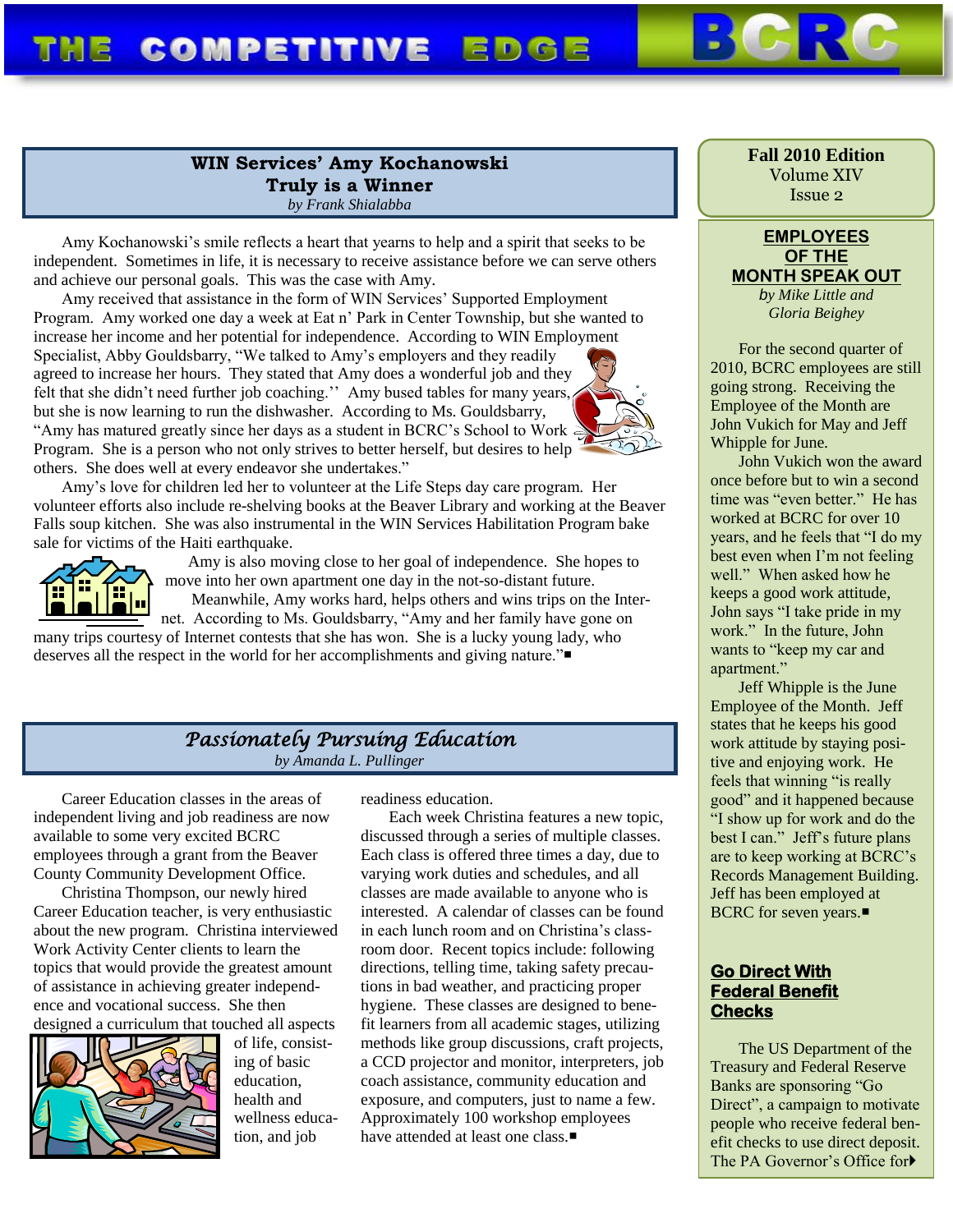People with Disabilities touts this method as having the potential to make life easier and safer.

In 2009, more than 440,000 Social Security and SSI checks were reported lost or stolen. The PA Governor's Office on People with Disabilities states that electronic payments can eliminate the risk of lost or stolen checks. Plus, money is available on payment day each month, so there's no need to wait for the mail to arrive or to make a special trip to cash or deposit the check.

To sign up for direct deposit call 800-333-1795 or go to [www.GoDirect.org](http://www.godirect.org/) or visit your bank or credit union.

The Direct Express Debit MasterCard card is also recommended by the Treasury Department. This is a prepaid debit card that allows cardholders to make purchases, get cash or pay bills. No bank account is required, and there are no sign-up fees, monthly fees or overdraft charge. To sign up call toll free 877-212-9991, go t[o www.USDirectExpress.com](http://www.usdirectexpress.com/) or visit your Social Security office  $\blacksquare$ 

 **Safety Lights: Cell Phone Safety** *by Cindy Kirkpatrick*

Cell phones provide us with instant access to people and information. This communication can raise safety concerns. Here are some things to remember when using a cell phone.

 $\checkmark$  Never give out personal information to persons you do not know, like your name, address, and account numbers.

 $\checkmark$  When you send a picture, remember that photos stay online forever and can be forwarded to anyone.

### **Staff Addition Sparks New Program**

*by Jennifer Gengarella*

Program Specialist Susan Smith has been a wonderful addition to the exciting new CAPS program. She began her employment at BCRC in June, 2009 as a job coach for the Job Training of Beaver County Summer Program. In September 2009, she joined CAPS, which is designed to meet the challenges of children and youth ages 10 to 21 with mental health disorders, drug and alcohol addiction, and juvenile justice and behavioral issues.



**Spotlight on: Susan Smith**

Susan notes that the CAPS Youth Program has surged from an initial enrollment of four in the summer of 2009, to 12 BC SCORES students this past year. She is also proud that the overall academic performance and attendance of those enrolled in CAPS improved significantly during the past school year. She truly enjoys the interaction she has with the CAPS studentsbuilding supports, exploring vocational interests, and developing rapport.

Susan has a Bachelor of Science Degree in Business Management from Robert Morris College, and she is currently working toward her Masters Degree in Education.

She is receiving much additional training to prepare her to work with adolescents, including her certification in the Student Assistance Program.

In addition, great in-roads have been made in developing relationships with school districts and alternative schools. The districts have subsidized many support services such as evaluations, individualized programming, and psychiatric rehabilitation. BCRC has received many referrals for the new school year, as well.

In addition to her BCRC duties, Susan is the proud mother of three daughters. She enjoys being the "Team Mom" for all of their sports and activities. She also enjoys gardening, walking, and activities with her church.

Thank you, Susan, for being an inspiration and mentor to the many young people who look to you for guidance.■

#### BCRC Gets First Place Ribbon in Giving

*by Frank Shialabba*

The recent deaths of local servicemen and women in the wars in Afghanistan and Iraq brought great sadness to clients and staff at the Beaver County Rehabilitation Center. However, BCRC employees responded by opening up their giving hearts with their usual sense of compassion.

BCRC job coaches, Jim Smith and Lavinia Craft, came to work one Monday and almost simultaneously said, "Let's do something for our troops." They had been undecided about a monthly activity for BCRC clients, when "we had exactly the same idea at the same time."

Job Coach Smith's wife volunteers with the Yellow Ribbon Girls, and he suggested collecting "supplies for the troops." BCRC staff and clients responded with eleven containers filled to overflowing with items such as DVD's, playing cards, board games, batteries, beef jerky and Ramon Noodles.

Tony Prunty and Melissa Kuppinger, two of the top donors, were chosen to represent

BCRC as they presented the items to the Yellow Ribbon Girls.

BCRC clients and staff received a thank you for "all the goodies and supplies you collected and donated for the soldiers. They will be happy to receive everything and they are so proud to be your friends!"

We, in turn, are proud of our clients and staff, who never fail to take joy in giving to



others. We would also like to thank all those friends, parents and staff from other agencies who generously donated to this worthy effort.

**Tony Prunty shown with BCRC donations to Yellow Ribbon Girls.**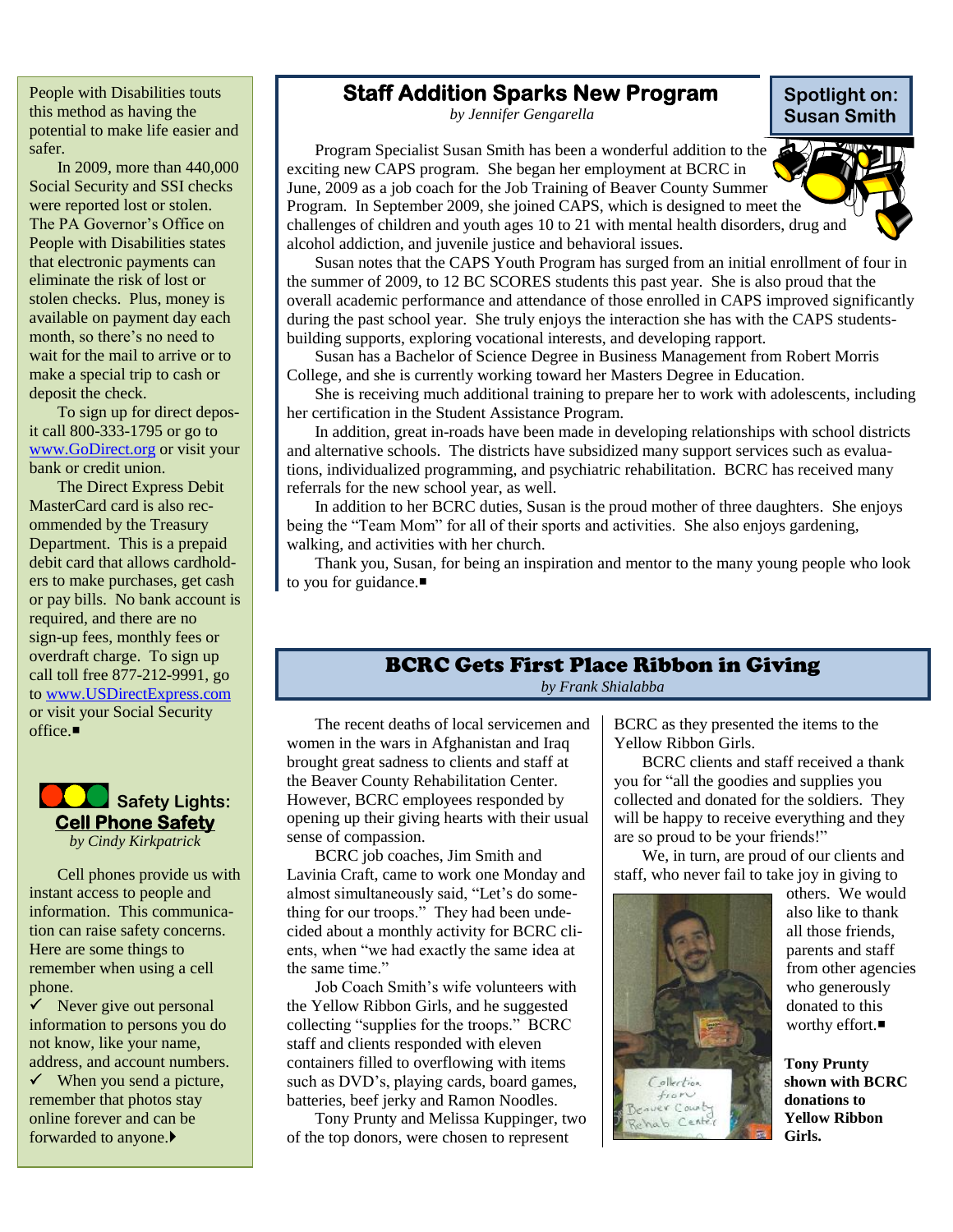## **Clients and Staff Learn to Promote Individual Rights**

*by Kelly Newhouse*

BCRC clients and staff have attended several valuable trainings in recent months designed to develop clients' abilities to advocate for their individual rights and participate in developing their own programs.

Clients received some excellent training on developing their own ISP from "Self Advocates United as One." This is an organization composed primarily of people with disabilities, who travel around the state teaching clients to advocate for themselves. The training gives people the opportunity to truly participate in working toward their dreams and desired outcomes. Clients also attended a training presented by the same agency on understanding their rights and how to access those rights.

Staff also attended training designed to improve their sensitivity toward client's rights and program choice. Staff attended "Exploration of Professional Ethical Choice," presented by the J. Andrews National Association of Social Workers. The speaker was E. Mulvaney from the University of Pittsburgh's School for Social Work.

Additional training was acquired on person centered planning to help participants (clients) strive for the outcomes they want to achieve in their own lives. Topics covered goal setting and helping individuals choose and achieve their own goals by understanding the support systems that are available to them.

Finally, Supported Employment staff completed a certification in Supported Employment from the Virginia Commonwealth University. This is a web based certificate series. Staff receiving their certifications were; Alyssa DeMello, Colleen Sjoberg, Diane Beck, Cheryl Leydig, and Jenine Pyle. Congratulations ladies on your success. Congratulations to BCRC for keeping current and continuing to be a person centered agency.

## **Aurora Survey Highlights Accomplishments**

During a recent satisfaction survey conducted by Aurora Rehabilitation, forty consumers responded by highlighting their numerous accomplishments since entering the program.

- Thirty-eight of 40 consumers listed one or more accomplishments that they have achieved since starting the Aurora Program.
- $\supset$  Independence was high on the list of achievements. Consumers sighted being able to speak out, increased assertiveness, being able to take care of myself, getting out in the community more, and improved problem solving skills as signs of their newly acquired independence.
- Personal development was also high on the list of consumers, who sighted thinking more positively, improved self-esteem, being able to talk in public, being able to express my feelings, improved time management, improved anger management, being more confident, and being more open.
- **Possibly most importantly, consumers touted their** improved ability to deal with their mental illness through medication management, coping with depression, completing WRAP plans, staying out of the hospital, and being able to cope with stress and chaos.
- $\supset$  Finally, the efforts of Aurora consumers resulted in more friends, school graduations, working more hours, and community employment.

Congratulations to the consumers and staff of Aurora for a year full of accomplishments.



 $\checkmark$  If you receive a call, text message, picture, or voicemail message that makes you uncomfortable, tell someone you trust.

Cell phones are a great convenience, but you need to use them wisely.

#### **NAMI Walk Set for October 3**

The National Alliance for the Mentally Ill will be sponsoring their 4<sup>th</sup> Annual NAMI Walk on Sunday, October 3. The Walk will be held at the SouthSide Works/Three Rivers Heritage Trail, Pittsburgh, PA, and check-in is at 9:00 a.m. This is a 5K walk that is held to raise awareness of mental illness in southwestern Pennsylvania.

For more information about the event contact Darcy Garda at 412-366-3788. You may also contact Marianne LaSalle of BCRC at 724-847-1306 about joining the Beaver County Aurora Team for this year's walk. Be sure to check out the NAMI website at [www.namiswpa.org](http://www.namiswpa.org/) for more



#### **Wage Subsidies Benefit Local Employers**

BCRC's Supported Work Program offers numerous incentives to prospective employers who hire individuals with economic disadvantages. Through the PA Way to Work Initiative wages are reimbursed 100% for the first 30 days, 75% for days 31-60 and 50% from day 61 through the remainder of the contract. Employers interested in participating in this program should contact BCRC Employment Specialist Laura Medarac at 724-847-1306.